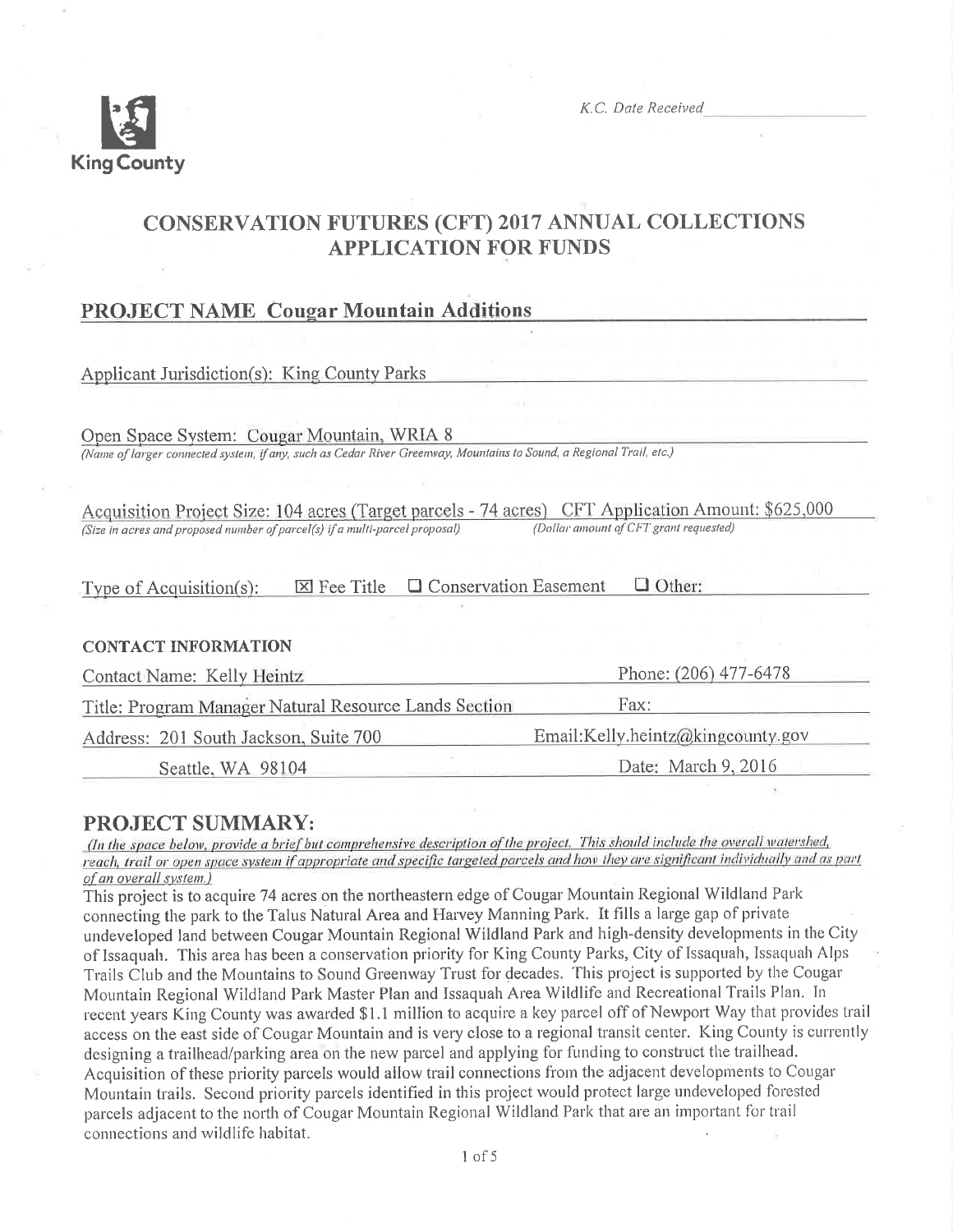## **1. OPEN SPACE RESOURCES**

Please review the attached evaluation criteria. For the **proposed acquisition parcel(s)**, please mark those criteria that apply and thoroughly, yet succinctly, describe in the space below how the proposed acquisition satisfies each marked criteria. Please clearly describe how these criteria might be met at a landscape level, and how they apply to individual parcels. If restoration is part of the plan, please briefly describe the current condition and the hoped for restored condition that is the goal of the acquisition.

- $\boxtimes$  A. Wildlife habitat or rare plant reserve
- $\boxtimes$  B. Salmon habitat and aquatic resources

区 C. Scenic resources

 $\boxtimes$  E. Historic/cultural resources

 $\Box$  F. Urban passive-use natural area/greenbelt

 $\Box$  D. Community separator

 $\boxtimes$  G. Park/open space or natural corridor addition  $\boxtimes$  H. Passive recreation opportunity/unmet needs

## Wildlife habitat

The project site is located on the northeast edge of King County Parks' Cougar Mountain Regional Wildland Park and at the western city limits of the City of Issaquah. Cougar Mountain Park contains over 3,000 acres of open space lands/wildlife habitat resources and Issaguah owns approx. 365 acres of adjoining open space to the park, known as the Talus Natural Area. The forests in the park and project area are diverse including older mixed coniferous and deciduous trees. This diverse forest ecosystem provides habitat that is increasingly rare in the suburban fringe located outside of the park boundaries. The park and vegetation type is home to a variety of species ranging from the occasional cougar, black bear, bobcat, deer, raccoon, pileated woodpecker and other smaller wildlife species. Additionally, there is evidence of wildlife movement on the larger landscape, especially the larger mammals, between Cougar and Squak mountains. The proposed property acquisitions would increase habitat values and would provide a buffer between the developing Talus Development and Cougar Mountain Regional Wildland Park.

#### Salmon habitat and aquatic resources

This project includes steep forested hillsides in the upper part of the Tibbets Creek Basin in the Cedar-Sammamish Watershed. Although there are no identified streams on the target properties, they provide important forested land cover that filters water in a densely developed area that eventually flows to Tibbetts Creek and into Lake Sammamish. The 2014 Blueprint for the Restoration and Enhancement of Lake Sammamish Kokanee Tributaries has a goal to have a self-sustaining kokanee spawning population that is maintained by natural habitatforming processes. This project helps achieve that goal by protecting forested uplands.

### **Scenic resources**

This project is located on a prominent northeast-facing ridge that is highly visible to the I-90 westbound and southbound SR 900 traveler, as well as being visible from the City of Issaquah's Gilman Boulevard commercial zones and Squak Mountain residential neighborhoods. The Cougar Mountain Regional Wildland Park Master Plan encourages the preservation of open space lands to protect scenic and visual resources. The park provides an important open space area that preserves the natural character of a regional, King County, and City scenic resource. The Master Plan further states "View corridors should be preserved through acquisition, dedications, and/or view shed easements to maintain the integrity of the park..." One of the goals of the Mountains to Sound Greenway Trust is: "Enhance scenic beauty along Interstate 90 and byways." Acquisition of these parcels would preserve this important regional scenic asset. The trails proposed for preservation provide views through forest of Lake Sammamish & Cascades.

#### **Historic/cultural resources**

Cougar Mountain Regional Wildland Park enjoys a rich history from the Native Americans to early European-heritage settlers, from coal mining to logging, to present day developments. Some historians believe that the Precipice Trail corridor may date back 8,000 years to the original Native American trail in the area: the Duwamish Trail. The trail was an overland route from Puget Sound up and over the Cascade Range. The Duwamish Tribe shared the mountain resources with the Sammamish and Snoqualmie for gathering wild roots, plants and berries, as well as game and other animals. More recently, the Precipice Trail route is linked to the historic Military Road. Many of these historic and cultural resources are being overwhelmed and lost due to the construction of new developments occurring in the area. Acquisition of these parcels would be one more step to help preserve Cougar Mountain's early history.

#### Park/open space or natural corridor addition

This project is a high priority for addition to the Cougar Mountain Regional Wildland Park. The target parcels fill a significant gap adjacent to the Park that provides a buffer between high-density developments in the City of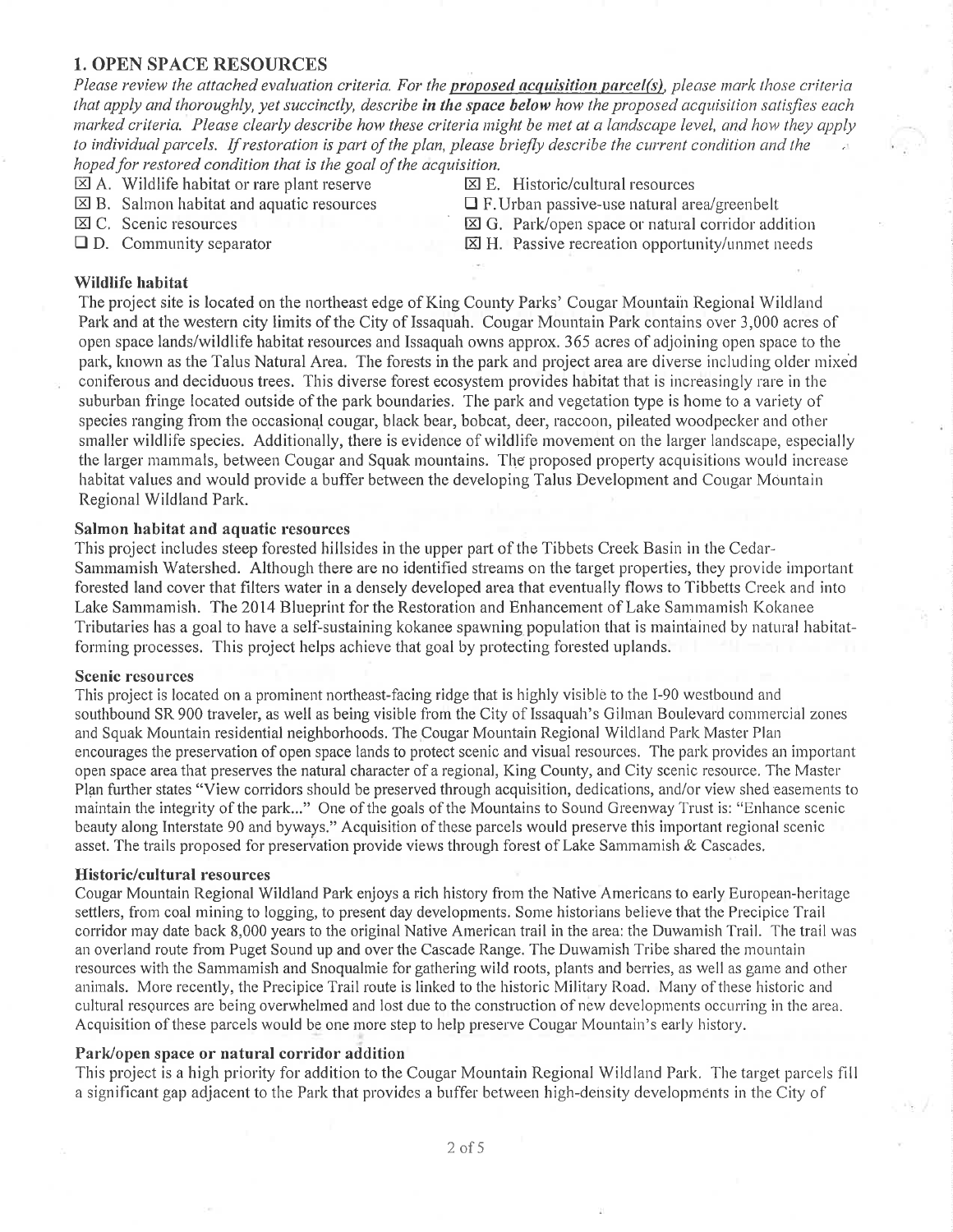Issaquah. Acquisition removes the threat of development and conserves important wildlife habitat and scenic resources.

## Passive recreation opportunity/unmet needs

This project will preserve and enhance hiking opportunities in an area with adjacent high-density development. The City of Issaquah is currently planning for 650 new dwelling units to be developed adjacent to this project area and there is/will be a critical need for low-impact recreation. The new trail access and potential trailhead on the recently-acquired property off of Newport Way provides a significant access point to this increasing population.

## 2. ADDITIONAL FACTORS

For the proposed acquisition parcel(s), please mark all criteria that apply and thoroughly, yet succinctly, describe in the space below how the proposed acquisition satisfies each marked criteria.

- $\Box$  A. Educational/interpretive opportunity
- $\boxtimes$  B. Threat of loss of open space resources
- $\boxtimes$  C. Ownership complexity/willing seller(s)/ownership interest proposed
- $\boxtimes$  D. Partnerships Describe any public or private partnerships that will enhance this project
- El E. Is the property identified in an adopted park, open space, comprehensive, or comrnunity plan?
- $\boxtimes$  F. Transferable Development Credits (TDC) participation

## Threat of loss of open space resources

If the properties within the scope of this project were developed with residential development, the open space connector between the Talus Developrnent Project and Cougar Mountain Regional Wildland Park would disappear. Although the project parcels have not been developed to date, the Talus Development will increase pressure for these sites to develop thus eliminating this critical open space buffer located between the park and the Talus Development. Additionally with development of these parcels, scenic and visual resources from the I-90 and SR 900 corridors would be adversely affected and, most importantly, a culturally and historically significant trail connection between Cougar Mountain Regional Wildland Park and the City of Issaquah would be lost forever.

## Ownership coniplexity/willing seller(s)/ownership interest proposed

Most of the priority parcels have a willing seller. King County staff has spoken with nearly all the landowners of target parcels and confirmed their willingness to discuss sale with King County in the future. The City of Issaquah recently requested and King County supports this area to be removed from the City's Potential Annexation Area.

#### Partnerships

King County is supported by many partners on this project and it would be a significant win for them all. Various local, state and federal agencies with public land management responsibilities along the I-90 corridor have formed a partnership known as the "Issaquah Alps" and Upper Snoqualmie River Valley Interagency Committee. The Interagency Committee was created to ensure that a consistent management approach is maintained for these inter-jurisdictional public lands located from Cougar Mountain to Snoqualmie Pass. Also, critical to the Interagency Committee is the partnerships it has forged with various organizations including the Mountains to Sound Greenway Trust, Issaquah Alps Trails Club, Washington Trails Association, Volunteers for Outdoor Washington, Backcountry Bicycle Trails Club, Backcountry Horsemen, Friends of the Trail, etc. The results of these public and private partnerships have provided the support necessary for critical property acquisitions that have improved wildlife habitat values (terrestrial and aquatic); increased open space recreational opportunities; protection of scenic and visual corridors; and, increased historic/cultural interpretive opportunities along the I-90 corridor. This project proposal is a continuation of efforts by the public agencies and private partnerships.

Is the property identified in an adopted park, open space, comprehensivc, or community plan? This project is identified as a high priority acquisition in the Cougar Mountain Regional Wildland Park Master Site Plan (adopted by the King County Council in September 1994). Additionally, the City of Issaquah 2004 Comprehensive Plan - Parks Element/Parks, Recreation, Trails and Open Space Plan identifies the need to protect and preserve natural and scenic resources through property acquisition or implementation of other protective measures.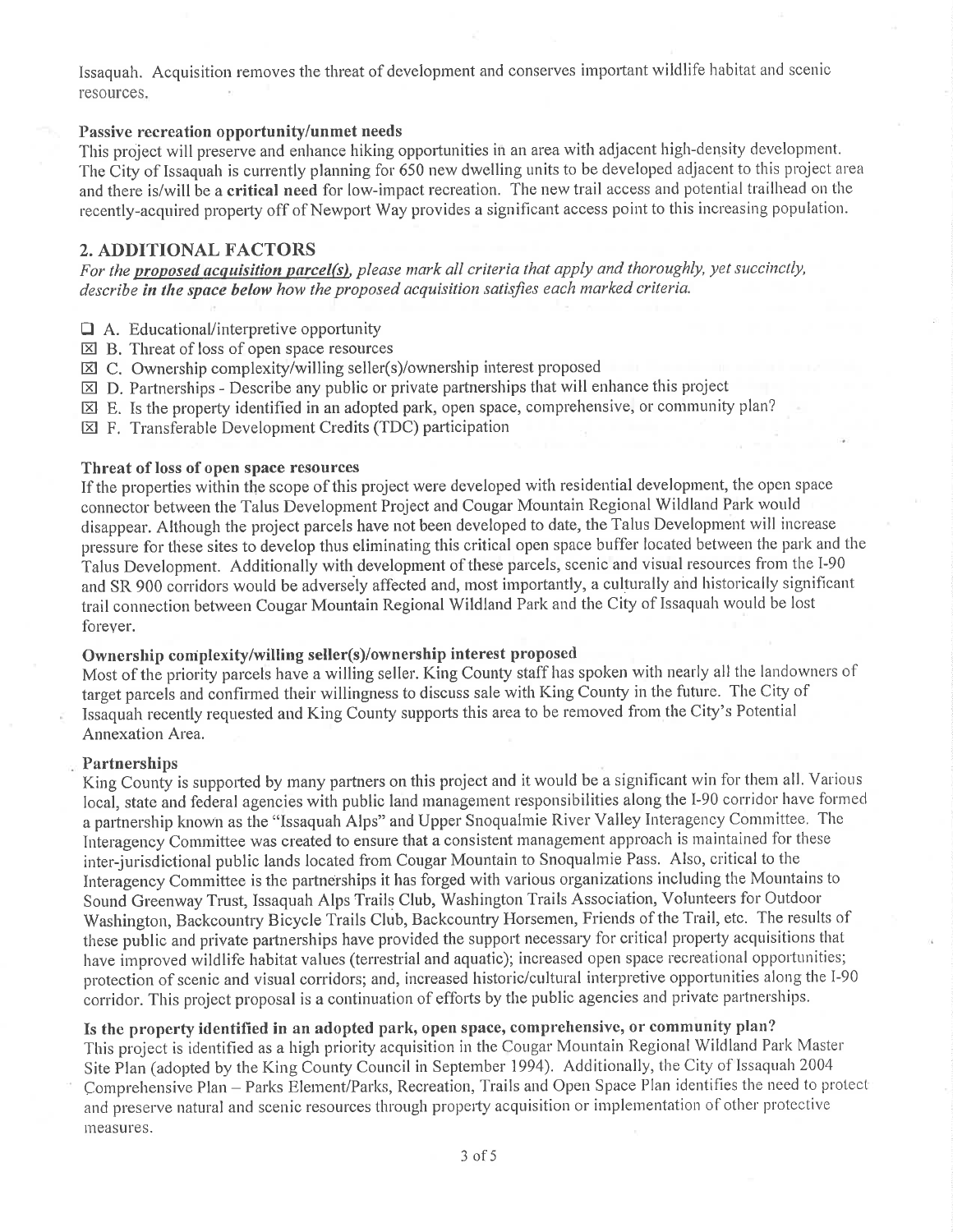## Transferable Development Credits participation

This project is just outside of the current Transferable Development Rights Sending Area because it has been in the Potential Annexation Area (PAA) for the City of Issaquah. The City requested and King County supports the request to have this are removed from the PAA. Once the area is removed from the PAA, the zoning will become RA-5 and then the project area will be eligible to be a sending area. The City of Issaquah and King County have an interlocal agreement for the transfer of development rights.

## 3. STEWARDSHIP AND MAINTENANCE

How will the property be stewarded and maintained? Does the property lend itself to volunteer stewardship opportunities? How will ongoing stewardship and maintenance efforts be funded?

King County Parks' maintenance work would be funded with Parks Levy operating funds. Depending on opportunity and site plans, there rnay be capital or operating work on site which is eligible for specific trail or restoration grants; or for recreational amenity development with local stakeholder groups through Parks' Community Grants Program.

Typical King County maintenance includes regular site inspections to identify and addless any issues arising on site in regard to public health and safety, property encroachments, natural resource damage, infrastructure damage, trail condition, etc. If a parking area is developed on site, then inspections and maintenance are much higher in frequency to ensure appropriate use of the parking area. King County anticipates partnership with local stakeholder groups such as Mountains to Sound Greenway Trust, Issaquah Alps Trails Club, and Washington Trails Association.

## 4. PROJECT BUDGET

| 1) TOTAL CFT APPLICATION AMOUNT <sup>a</sup> | CFT: \$625,000        |
|----------------------------------------------|-----------------------|
| 2) TOTAL PEL APPLICATION AMOUNT <sup>b</sup> | <b>PEL: \$625,000</b> |

<sup>a</sup>Allowable CFT acquisition costs (Ordinance 14714): The disbursement of funds shall be made only for capital project expenditures that ínclude costs of acquiring real property, including interests in real property, and lhe following costs: the cost of related relocation of eligible occupants, cost of appraisal, cost of appraisal review, costs of title insurance, closing costs, pro rata real estate taxes, recording fees, compensating tax, hazardous waste substances reports, directly related staff costs and related legal and administrative costs, but shall not include the cost of preparing applications for conservation futures funds.<br><sup>b</sup>King County projects only, if applicable.

#### Estimation of property value:

Briefly note how land values have been estimated (i.e., appraisal, property tax assessment, asking price, letter of value or other means).

Estimated value for priority parcels is \$1,113,000. This estimate is based on prior appraisals on 5 ownerships within the project area. New appraisals are currently underway on 11 of the priority parcels.

| <b>PROJECT COSTS</b>                                   | ESTIMATED DOLLAR AMOUNT OR RANGE |  |
|--------------------------------------------------------|----------------------------------|--|
| Total property interest value                          | \$1,155,000                      |  |
| Title and appraisal work                               | \$75,000                         |  |
| Closing, fees, taxes                                   | \$5,000                          |  |
| Relocation                                             | \$0                              |  |
| Hazardous waste reports                                | \$0                              |  |
| Directly related staff, administration and legal costs | \$15,000                         |  |
| <b>Total Project Costs (CFT and other funds)</b>       | \$1,250,000                      |  |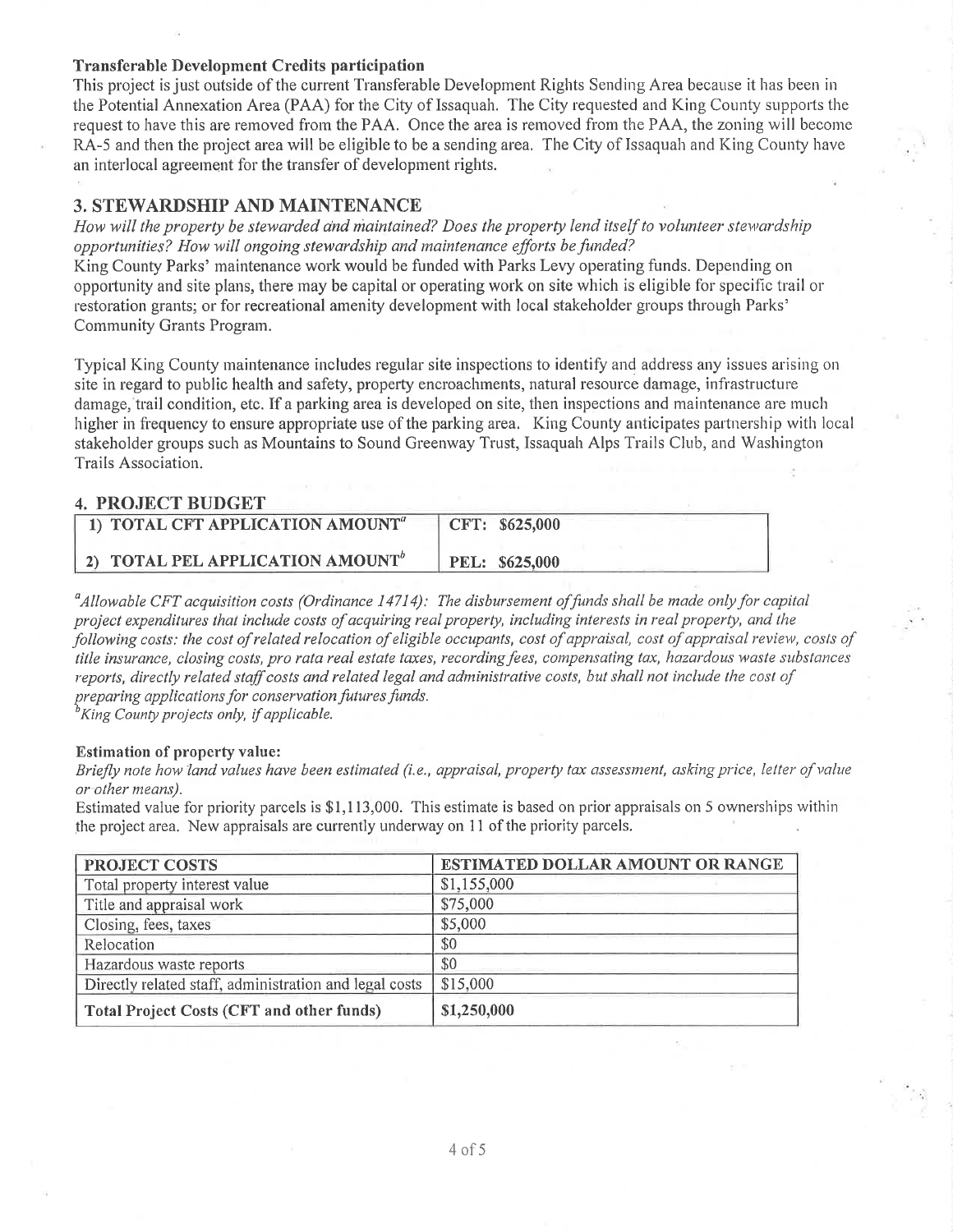| <b>MATCHING FUNDS: Existing Sources</b><br>(CFT can only provide a maximum of 50% of anticipated<br>project costs) | <b>DATE</b><br>(Expended or Committed) | <b>DOLLAR AMOUNT</b><br>(Expended or Committed) |
|--------------------------------------------------------------------------------------------------------------------|----------------------------------------|-------------------------------------------------|
| King County Parks Levy                                                                                             | 2016 request currently<br>submitted.   | \$625,000                                       |
| <b>Total CFT Funds Previously Received</b><br><b>This Project</b>                                                  |                                        | \$0                                             |
| <b>Total Matching Funds and Past CFT Funds</b><br><b>Currently Identified</b>                                      |                                        | \$0                                             |
| <b>Unidentified Remaining Match Need</b>                                                                           |                                        | \$0                                             |

## Unidentified remaining match need: What funds are anticipated and what is the time frame?

Please briefly discuss how the unidentified remaining match need above will be met.

## 5. IN-KIND CONTRIBUTIONS FROM PARTNERSHIPS

Ongoing partnerships with local groups such as Issaquah Alps Trail Club, Mountains to Sound Greenway Trust, and Washington Trail Association contribute valuable volunteer stewardship and trail work to lands in this area. No specific work is identified as an "in-kind contribution" under this grant.

## 6. ATTACHED MAPS (Two maps are now required: 1) site map and 2) general location map; you may also include one additional map, aerial photo or site photo)

8 1/2 x 11" maps are preferred, but 11 x 17" is acceptable if folded and hole-punched for insertion into a three-ring binder.

#### Site Map that shows the following:

- Each parcel proposed for acquisition in yellow or distinct shading and an indication of any parcel proposed for less than fee simple acquisition, such as a conservation easement;
- Location of any proposed development to the site such as parking, trails or other facilities;
- Location of any proposed site restoration;
- Existing adjacent public (local, state or federal) parks or open spaces labeled and shown in dark green or distinct shading.

#### Location Map that shows the following:

- Other permanently protected open spaces (private, non-profit, institutional, etc.) shown in light green or distinct shading;
- Major water courses such as creeks, rivers, lakes or wetlands;
- Major roads, arterial roads or regional trails.
- Map scale: This map should show approximately a ten-mile radius around the proposed acquisition(s).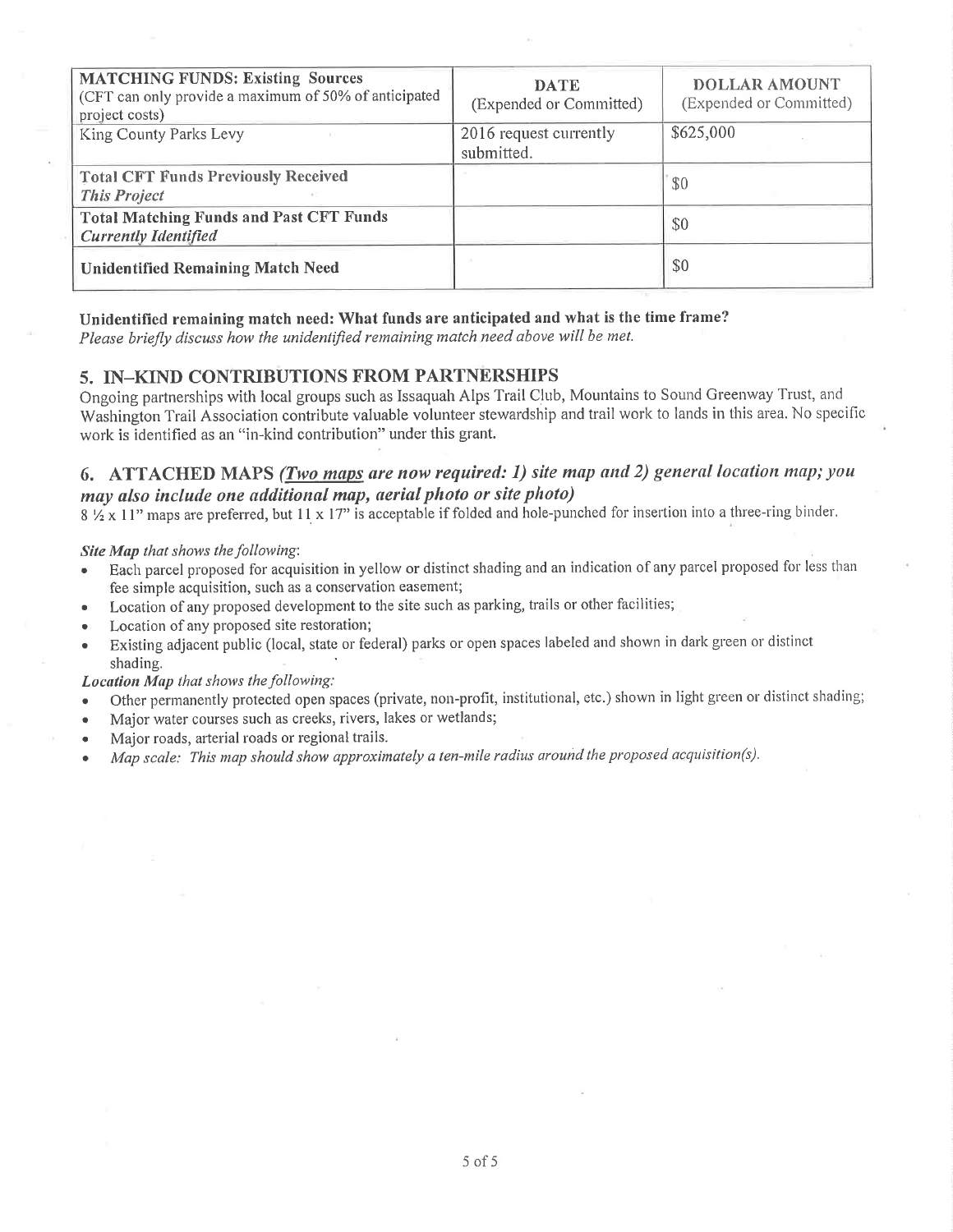